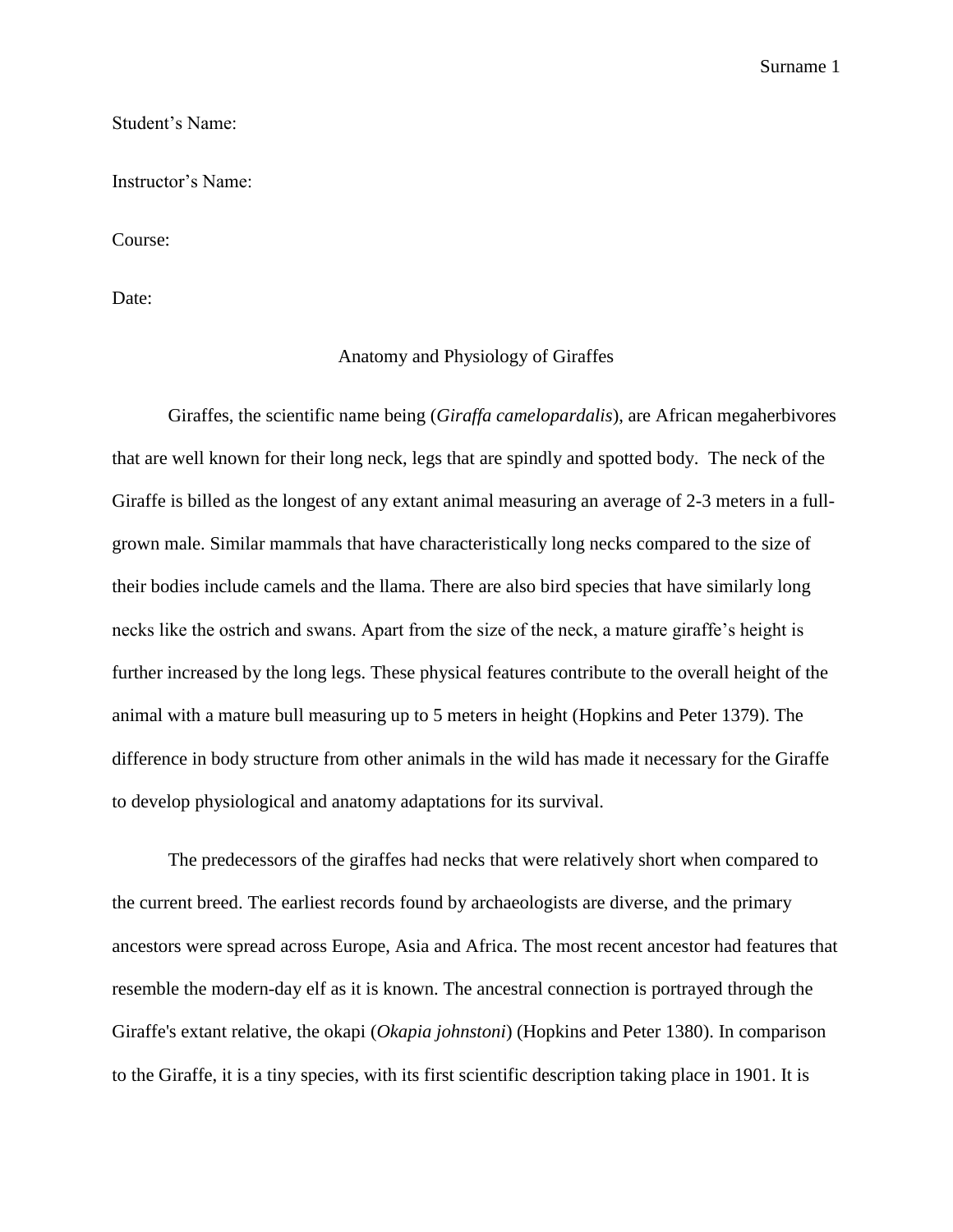Surname 2

bound to the forest where in the natural habitat there is plenty of vegetation within easy reach. Therefore, having a long neck does not afford it any particular physiological advantages or survival edge. In fact, in a verdant forest environment, having a long neck does not improve survival and maybe a hindrance. The paper is going to look at some of the physical and anatomical characteristics of the Giraffe and how they are used for the survival of the Giraffe. Giraffes are among the tallest terrestrial animals with an enigmatic and unique appearance. Their height and appearance make it hard to believe that they weigh so much. A full-grown male giraffe can weigh up to 2,600 pounds, while females are quite a bit smaller, about 1,800 pounds (Shorrocks 63).

#### **Size**

The unique height and features of the Giraffe are the most visible among its physiological characteristics. Their height varies between 15 and 20 feet with the males generally being taller than the females. Their different gender and species are what differentiates them. However, even the smallest of the species is still considerably massive than any other animal. The giraffes portray sexual dimorphism since the males are more significant than the females in body size (Seeber et al. 650).

In comparison to the magnitude of all the other body parts except the neck and legs, the body of the Giraffe is not all that big. It cannot be compared in the magnitude of body size to the like of elephants and hippopotamus. However, the bone structure and characteristics allow the Giraffe to carry the weight of the organs and support the long neck. Females are the smaller individuals in the species with weights ranging between 120 kilograms to 250 kilograms. However, an averagely grown female giraffe will weigh approximately 180 kilograms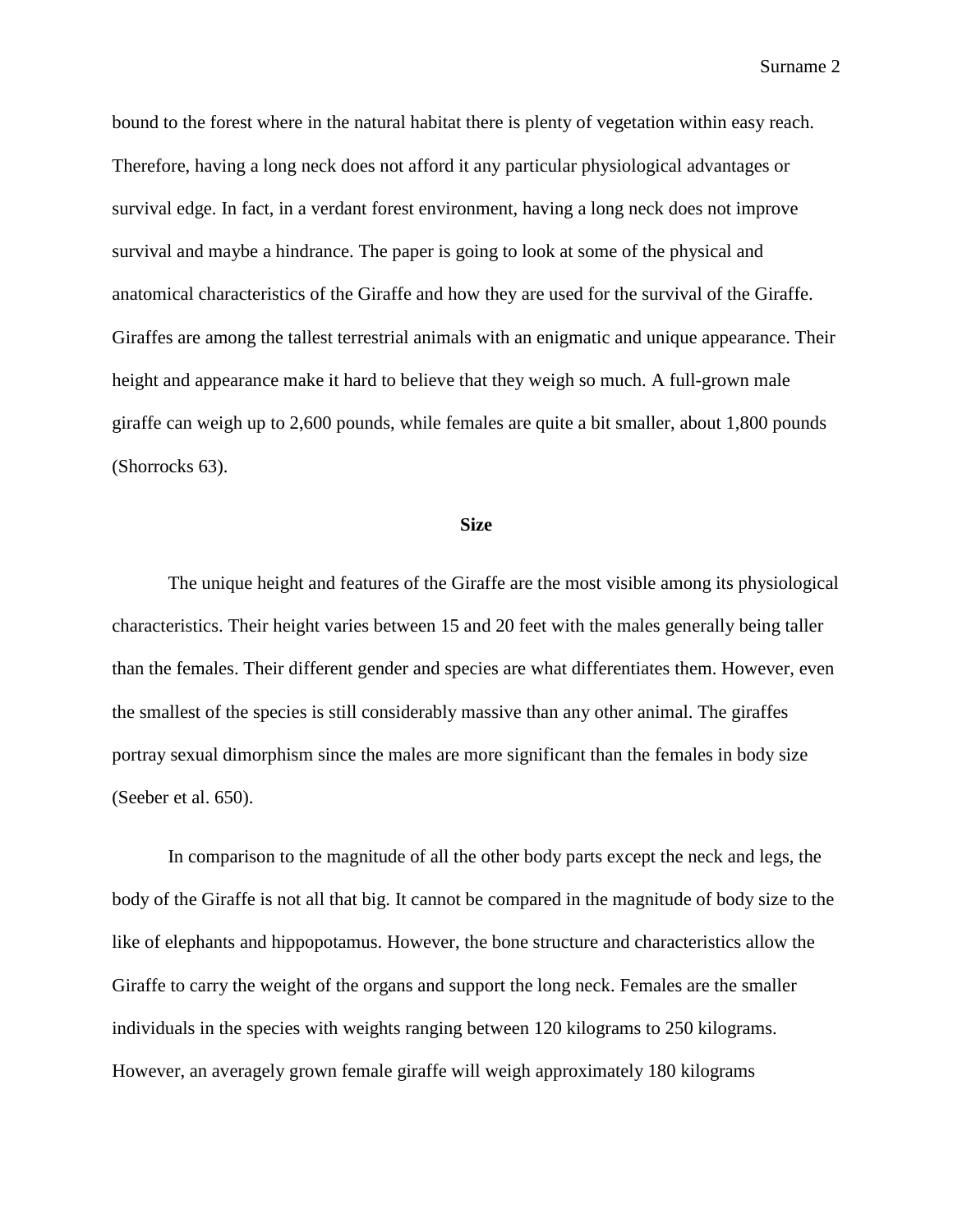Surname 3

(Shorrocks 65). The males have a much higher average of 260 kilograms with their weights varying between 180 kilograms to 440 kilograms (Seeber et al. 650). Another characteristic feature of the size of the Giraffe is its tail. The tail is small and measures between 30 to 40 inches.

# **Ossicones**

The peculiar protrusions that giraffes have on their heads in places where other mammals have horns are known as "ossicones" (Warren 97). The name was given as a means of differentiating them from other similar species that have identical protrusions but bear more horn-like characteristics than those of ossicones. The ossicones are like two knobs that come from ossified cartilage that is approximately 5 inches in length. The cartilages are covered in fur. They are unique features that are used to differentiate between the males and females in a heard (Williams 35). The female ossicones are slim and covered with a lot of furs, while the male ossicones are thick with little or no hair covering them. Extensive research into the anatomy of the giraffes has led to the conclusion that the ossicones are used for thermoregulation as well as supremacy battles between the males (Warren 98). There are different species of the Giraffe where some can be sighted with more than two ossicones. However, it is common among older males that grow calcium deposits on the forehead that might give the impression of a third ossicones.

The circulatory system of the Giraffe is specially adapted to support the unique anatomy of the mammal. For example, the heart is enormous, measuring up to 2 feet long and weighing approximately 25 pounds. The sheer size of the heart enables it to pump up to 20 gallons of blood in a minute (Williams 35). A large amount of blood pumped is meant to ensure that there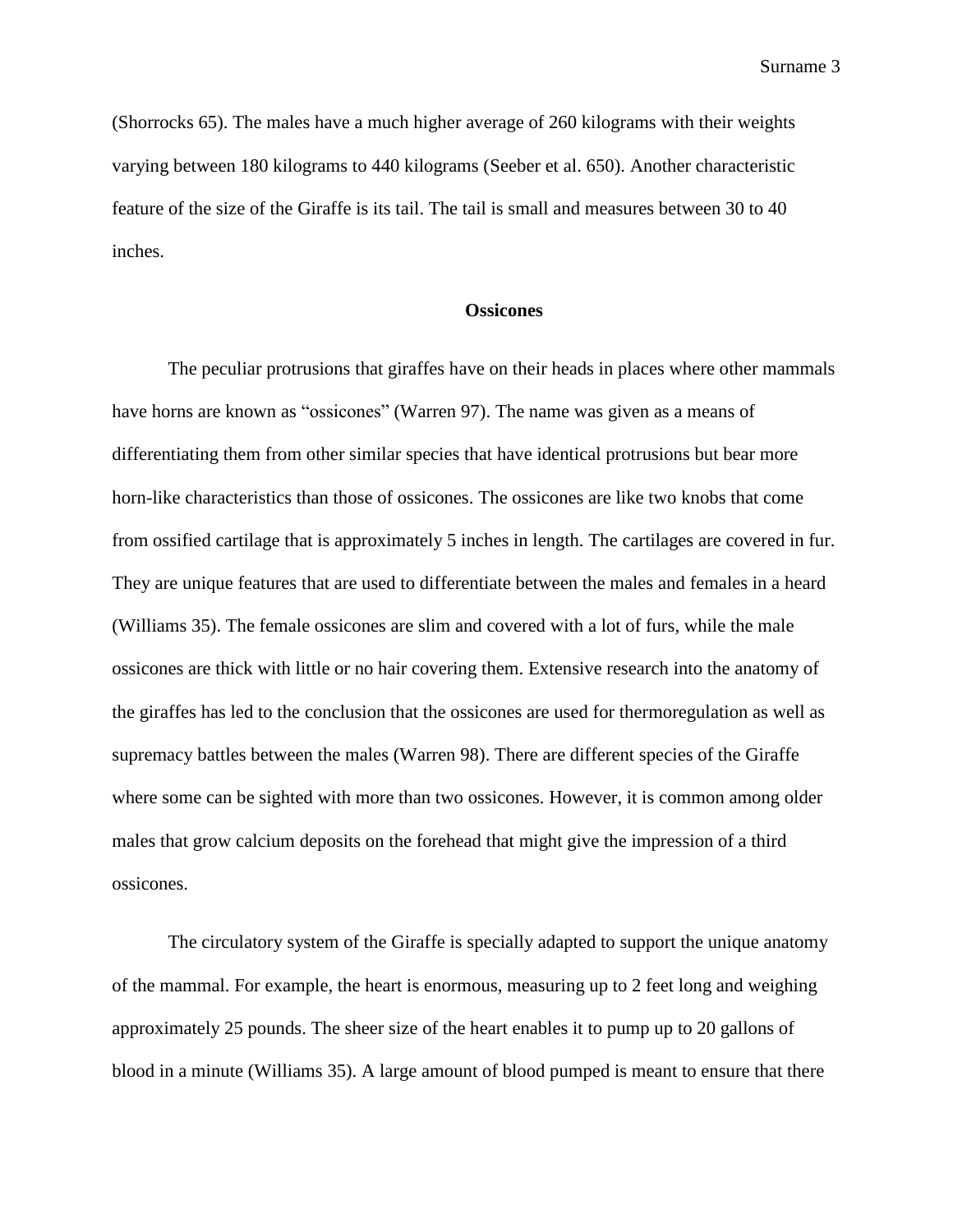are enough blood and oxygen supply to the brain that is far from the location of the heart. The anatomy of the Giraffe is also meant to ensure that there is no excess supply of blood to the head and brain when the head is lowered to eat or drink water.